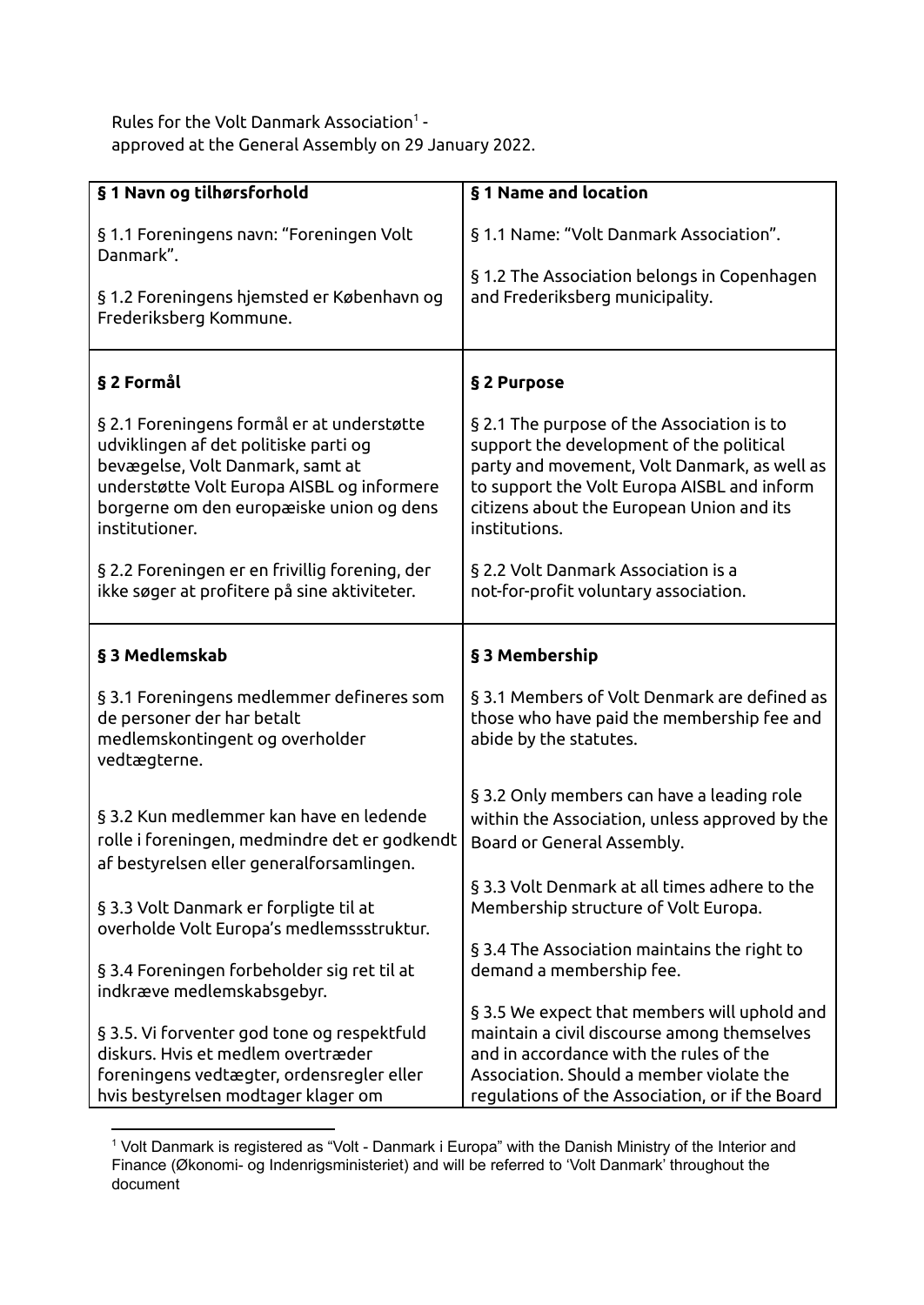| personen, vil bestyrelsen rette henvendelse<br>til medlemmet. Medlemmer kan modtage to<br>skriftlige advarsler, og ved udstedelse af det<br>tredje kan Bestyrelsen vælge at ekskludere<br>medlemmet med øjeblikkelig virkning.<br>Eventuelt kontingent refunderes ikke ved<br>ekskludering.                                                                                                                                                    | receives complaints about the member, the<br>Board will address this with the member in<br>question. Any member may receive up to two<br>written complaints and if issued with a third,<br>the Board may choose to expel the member<br>effective immediately. Any membership fees<br>will not be reimbursed if being excluded.                                                                                                                |
|------------------------------------------------------------------------------------------------------------------------------------------------------------------------------------------------------------------------------------------------------------------------------------------------------------------------------------------------------------------------------------------------------------------------------------------------|-----------------------------------------------------------------------------------------------------------------------------------------------------------------------------------------------------------------------------------------------------------------------------------------------------------------------------------------------------------------------------------------------------------------------------------------------|
| § 3.6 Medlemmet kan anke eksklusionen på en<br>generalforsamling.                                                                                                                                                                                                                                                                                                                                                                              | § 3.6 The member may appeal the exclusion at<br>a general assembly.                                                                                                                                                                                                                                                                                                                                                                           |
| § 3.7 Medlemskab af det politiske parti Volt<br>Danmark kan ikke kombineres med<br>medlemskaber af andre nationale eller lokale<br>politiske partier.                                                                                                                                                                                                                                                                                          | § 3.7 Membership of the political party Volt<br>Danmark is exclusive to any other local and/or<br>national political party membership.                                                                                                                                                                                                                                                                                                        |
|                                                                                                                                                                                                                                                                                                                                                                                                                                                | § 3.8 - Membership is renewed annually from                                                                                                                                                                                                                                                                                                                                                                                                   |
| § 3.8 Medlemskab fornyes årligt fra 1. januar                                                                                                                                                                                                                                                                                                                                                                                                  | 1 January upon payment of annual                                                                                                                                                                                                                                                                                                                                                                                                              |
| efter betaling af årligt medlemsgebyr som                                                                                                                                                                                                                                                                                                                                                                                                      | membership fee as set by the General                                                                                                                                                                                                                                                                                                                                                                                                          |
| fastlagt af generalforsamlingen året før.                                                                                                                                                                                                                                                                                                                                                                                                      | Assembly the year before.                                                                                                                                                                                                                                                                                                                                                                                                                     |
|                                                                                                                                                                                                                                                                                                                                                                                                                                                |                                                                                                                                                                                                                                                                                                                                                                                                                                               |
| § 3.8.1                                                                                                                                                                                                                                                                                                                                                                                                                                        | § 3.8.1                                                                                                                                                                                                                                                                                                                                                                                                                                       |
| Fjernet.                                                                                                                                                                                                                                                                                                                                                                                                                                       | Removed.                                                                                                                                                                                                                                                                                                                                                                                                                                      |
|                                                                                                                                                                                                                                                                                                                                                                                                                                                |                                                                                                                                                                                                                                                                                                                                                                                                                                               |
| § 3.8.2                                                                                                                                                                                                                                                                                                                                                                                                                                        | § 3.8.2                                                                                                                                                                                                                                                                                                                                                                                                                                       |
|                                                                                                                                                                                                                                                                                                                                                                                                                                                | Removed                                                                                                                                                                                                                                                                                                                                                                                                                                       |
| Fjernet.<br>§ 3.9 Volt medlemmer, der har betalt et årligt<br>medlemsgebyr til et andet etableret Volt parti<br>(f.eks. Volt Deutschland, Volt Espana, Volt<br>Italia, Volt Sweden etc.), kan få overført deres<br>medlemskab til Volt Danmark under<br>forudsætning af at betalingen af<br>medlemsskabet er bekræftet af kasseren af<br>det pågældende Volt parti. Medlemsskab af<br>Volt Danmark er gyldigt i det indeværende<br>kalenderår. | § 3.9 Volt members who have paid an annual<br>membership fee to another established Volt<br>party (eg. Volt Deutschland, Volt Espana, Volt<br>Italia, Volt Sweden etc.), may have their<br>membership transferred to Volt Danmark<br>upon confirmation of paid membership fee<br>from the treasurer of the relevant established<br>Volt party. The membership of Volt Danmark<br>would remain valid for the duration of the<br>calendar year. |
|                                                                                                                                                                                                                                                                                                                                                                                                                                                | §3.9.1                                                                                                                                                                                                                                                                                                                                                                                                                                        |
| §3.9.1                                                                                                                                                                                                                                                                                                                                                                                                                                         | Removed.                                                                                                                                                                                                                                                                                                                                                                                                                                      |
| Fjernet.                                                                                                                                                                                                                                                                                                                                                                                                                                       |                                                                                                                                                                                                                                                                                                                                                                                                                                               |
| §3.9.2<br>Volt Danmark vil ikke forhindre Volt<br>medlemmer, som ikke har betalt<br>medlemsskabgebyr til Volt Danmark, men<br>som har betalt deres gebyr til et andet Volt<br>parti, muligheden for at afgive en stemme i                                                                                                                                                                                                                      | \$3.9.2<br>Volt Danmark will not prevent Volt members,<br>who have not paid membership to Volt<br>Danmark and who have paid the required<br>membership fee to another Volt party, to cast<br>a vote if required by the former party.                                                                                                                                                                                                          |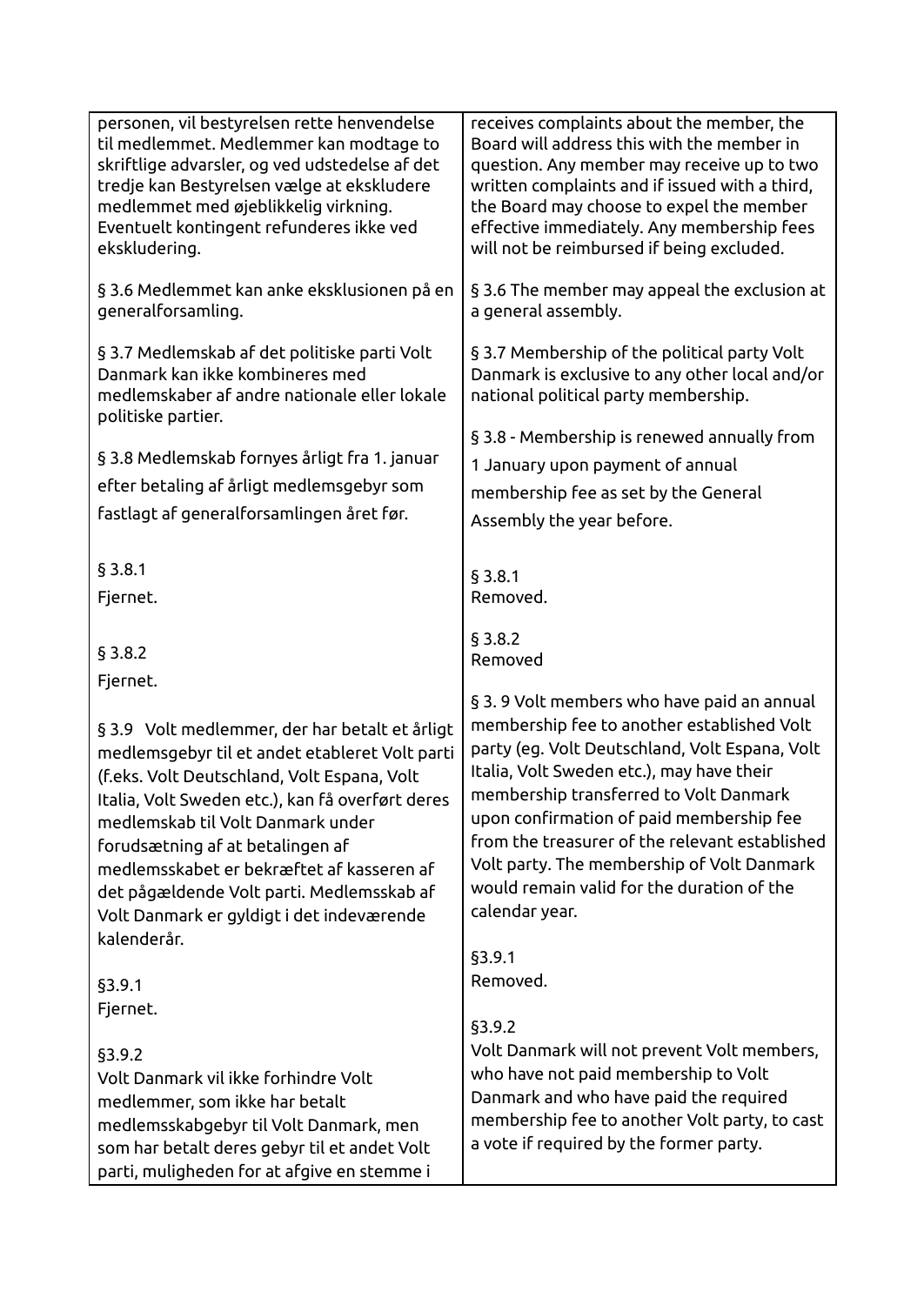| det andet parti, hvis påkrævet.                                                                                                                                                                                                                                                                                                                                                                                                                                                                                                                                                                                                                                                      | §3.9.3                                                                                                                                                                                                                                                                                                                                                                                                                                                                                                                                                                                                                                                                                                                                                                                |
|--------------------------------------------------------------------------------------------------------------------------------------------------------------------------------------------------------------------------------------------------------------------------------------------------------------------------------------------------------------------------------------------------------------------------------------------------------------------------------------------------------------------------------------------------------------------------------------------------------------------------------------------------------------------------------------|---------------------------------------------------------------------------------------------------------------------------------------------------------------------------------------------------------------------------------------------------------------------------------------------------------------------------------------------------------------------------------------------------------------------------------------------------------------------------------------------------------------------------------------------------------------------------------------------------------------------------------------------------------------------------------------------------------------------------------------------------------------------------------------|
|                                                                                                                                                                                                                                                                                                                                                                                                                                                                                                                                                                                                                                                                                      | Volt members can only vote in one country.                                                                                                                                                                                                                                                                                                                                                                                                                                                                                                                                                                                                                                                                                                                                            |
| §3.9.3                                                                                                                                                                                                                                                                                                                                                                                                                                                                                                                                                                                                                                                                               |                                                                                                                                                                                                                                                                                                                                                                                                                                                                                                                                                                                                                                                                                                                                                                                       |
| Volt medlemmer kan kun stemme i ét land.                                                                                                                                                                                                                                                                                                                                                                                                                                                                                                                                                                                                                                             |                                                                                                                                                                                                                                                                                                                                                                                                                                                                                                                                                                                                                                                                                                                                                                                       |
|                                                                                                                                                                                                                                                                                                                                                                                                                                                                                                                                                                                                                                                                                      |                                                                                                                                                                                                                                                                                                                                                                                                                                                                                                                                                                                                                                                                                                                                                                                       |
| § 4. Generalforsamlingen                                                                                                                                                                                                                                                                                                                                                                                                                                                                                                                                                                                                                                                             | § 4 General Assembly                                                                                                                                                                                                                                                                                                                                                                                                                                                                                                                                                                                                                                                                                                                                                                  |
| § 4.1 Generalforsamlingen er foreningens<br>øverste myndighed.                                                                                                                                                                                                                                                                                                                                                                                                                                                                                                                                                                                                                       | § 4.1 The General Assembly is the highest<br>authority of the Association.                                                                                                                                                                                                                                                                                                                                                                                                                                                                                                                                                                                                                                                                                                            |
| § 4.2 Bestyrelsen indkalder generalforsam-<br>lingen med mindst 1 måneds varsel. Ordinær<br>generalforsamling afholdes årligt inden<br>udgangen af april.                                                                                                                                                                                                                                                                                                                                                                                                                                                                                                                            | § 4.2. The Board will call a General Assembly<br>with at least 1 month's notice. Ordinary<br>General Assemblies will be held annually no<br>later than the end of April.                                                                                                                                                                                                                                                                                                                                                                                                                                                                                                                                                                                                              |
| §4.3 Dagsorden for ordinær<br>generalforsamling skal som minimum<br>indeholde følgende punkter:                                                                                                                                                                                                                                                                                                                                                                                                                                                                                                                                                                                      | §4.3 The agenda of the ordinary General<br>Assembly must at least contain the following<br>items:                                                                                                                                                                                                                                                                                                                                                                                                                                                                                                                                                                                                                                                                                     |
| 1.Valg af dirigent og referent<br>2. Årsberetning samt godkendelse heraf<br>3. Fremlæggelse af eventuelt regnskab,<br>budget og kontingent.<br>4. Behandling af indkomne forslag. Forslag<br>skal være Bestyrelsen i hænde senest<br>to uger før generalforsamlingen.<br>5. Valg til bestyrelse og én suppleant<br>6. Eventuelt valg af revisor og én<br>revisorsuppleant<br>7. Eventuelt<br>§ 4.4 Alle beslutninger på en<br>generalforsamling træffes ved simpelt<br>stemmeflertal blandt de fremmødte<br>medlemmer med undtagelse af<br>vedtægtsændringer og beslutning om<br>foreningens opløsning.<br>§ 4.5 Alle Volt medlemmer er<br>stemmeberettigede, inklusiv ved fuldmagt. | 1. Choice of chair and note taker;<br>2. Briefing of the annual review and<br>approval hereof;<br>3. Presentation of budget, accounts and<br>membership fees;<br>4. Discussion of any incoming suggestions.<br>Suggestions must have been received by<br>the Board no later than 2 weeks before<br>the General Assembly;<br>5. Election of the Board and one supporting<br>member;<br>6. Potential choice of accountant and one<br>supporting accountant;<br>7. Any additional matter.<br>§4.4<br>All decisions made on a General Assembly –<br>with the exceptions of regulation changes<br>and decisions to shut down the Association -<br>are made by simple majority among the<br>members present.<br>§ 4.5 All Volt Danmark members are entitled<br>to vote, including by proxy. |
| § 5. Foreningens bestyrelse                                                                                                                                                                                                                                                                                                                                                                                                                                                                                                                                                                                                                                                          | § 5 Board of the Association                                                                                                                                                                                                                                                                                                                                                                                                                                                                                                                                                                                                                                                                                                                                                          |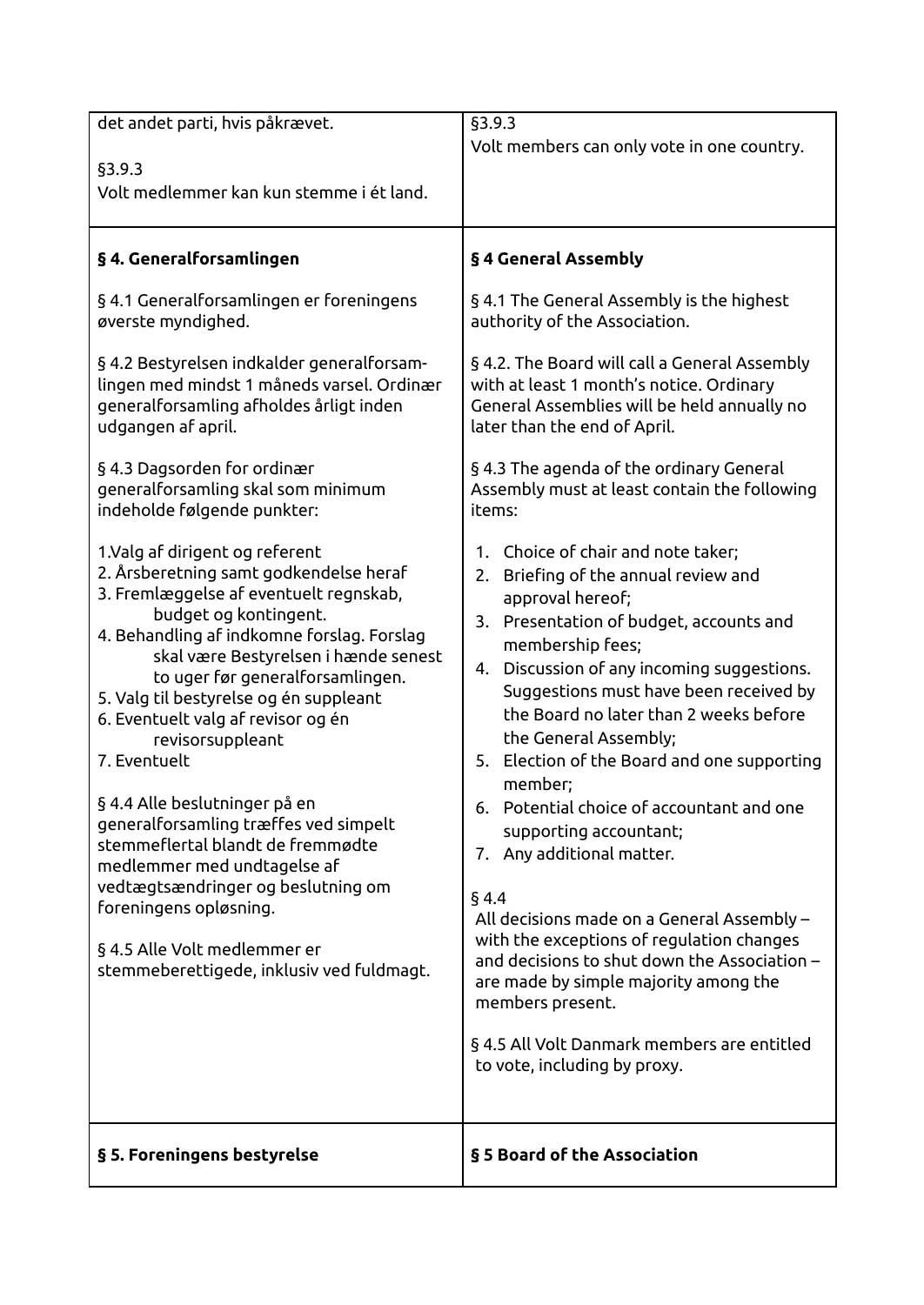| § 5.1 Foreningens daglige ledelse forestås af<br>bestyrelsen, som vælges på<br>generalforsamlingen.<br>§ 5.2 Bestyrelsen består af mindst 3<br>medlemmer. Generalforsamlingen kan vælge<br>at tilføje flere substitutter og flere<br>bestyrelsesmedlemmer, hvis foreslået op til<br>Generalforsamlingen.<br>§ 5.3 Foreningens bestyrelse er på valg hvert<br>år. | § 5.1 The daily management of the<br>Association is done by the Board, which is<br>elected at the General Assembly.<br>§5.2 The Board consists of at least 3<br>members. The General Assembly may choose<br>to add additional substitutes and additional<br>Board members, if proposed in the lead up to<br>the General Assembly.<br>§ 5.3 The Board is re-elected annually. |
|------------------------------------------------------------------------------------------------------------------------------------------------------------------------------------------------------------------------------------------------------------------------------------------------------------------------------------------------------------------|------------------------------------------------------------------------------------------------------------------------------------------------------------------------------------------------------------------------------------------------------------------------------------------------------------------------------------------------------------------------------|
| § 5.4 Bestyrelsen konstituerer sig selv med to<br>med-forpersoner og en kasserer. Disse<br>fastsætter selv forretningsordenen.<br>Bestyrelsen skal i sin helhed være<br>kønsbalanceret, med fokus på for-personerne.<br>§ 5.5 Bestyrelsen kan nedsætte<br>arbejdsgrupper, der består af folk, som måske<br>ikke er medlem af bestyrelsen.                        | § 5.4 The Board constitutes two Co-Chairs<br>and a Treasurer. They set the agenda/order<br>of the day. The Board in its entirety must be<br>gender-balanced, with focus on the<br>Co-Chairs<br>§5.5 The Board can appoint work groups,<br>consisting of people that may or may not be<br>part of the Board.                                                                  |
| § 6. Tegningsret                                                                                                                                                                                                                                                                                                                                                 | § 6. Financial management                                                                                                                                                                                                                                                                                                                                                    |
| § 6.1 Foreningen tegnes af en for-person og<br>mindst ét medlem af bestyrelsen.                                                                                                                                                                                                                                                                                  | § 6.1 The Association is bound by joint<br>signatures of a Co-Chair and at least one<br>member of the Board.                                                                                                                                                                                                                                                                 |
| § 6.2 Brug af foreningens midler skal<br>godkendes af mindst to medlemmer af<br>bestyrelsen. Dette gøres helst skriftligt.                                                                                                                                                                                                                                       | § 6.2 Use of the Association's funds must be<br>approved by at least two members of the                                                                                                                                                                                                                                                                                      |
| § 6.3 Foreningens konto må aldrig være i                                                                                                                                                                                                                                                                                                                         | Board. The approval should preferably be in<br>writing.                                                                                                                                                                                                                                                                                                                      |
| underskud. Bestyrelsen kan ikke indgå i<br>aftaler der overskrider foreningens formue.<br>§ 6.3.1 Det forstår hermed, at godkendelser til                                                                                                                                                                                                                        | §6.3 The Association account balance must<br>never hold a deficit. The Board cannot, on<br>behalf of the Association, commit funds which                                                                                                                                                                                                                                     |
| brug af midler, der fører til at kontoen er i<br>underskud invalideres og må ikke fuldføres<br>før der igen er nødvendig kapital på kontoen.                                                                                                                                                                                                                     | exceed its fortune.<br>§ 6.3.1 Approval of funds that lead to a deficit                                                                                                                                                                                                                                                                                                      |
| § 6.4 Al brug af foreningens midler skal<br>formidles til foreningen medlemmer for at<br>sikre gennemsigtighed.                                                                                                                                                                                                                                                  | in the account are invalidated and must not<br>be completed until sufficient funds are<br>available on the Association account.                                                                                                                                                                                                                                              |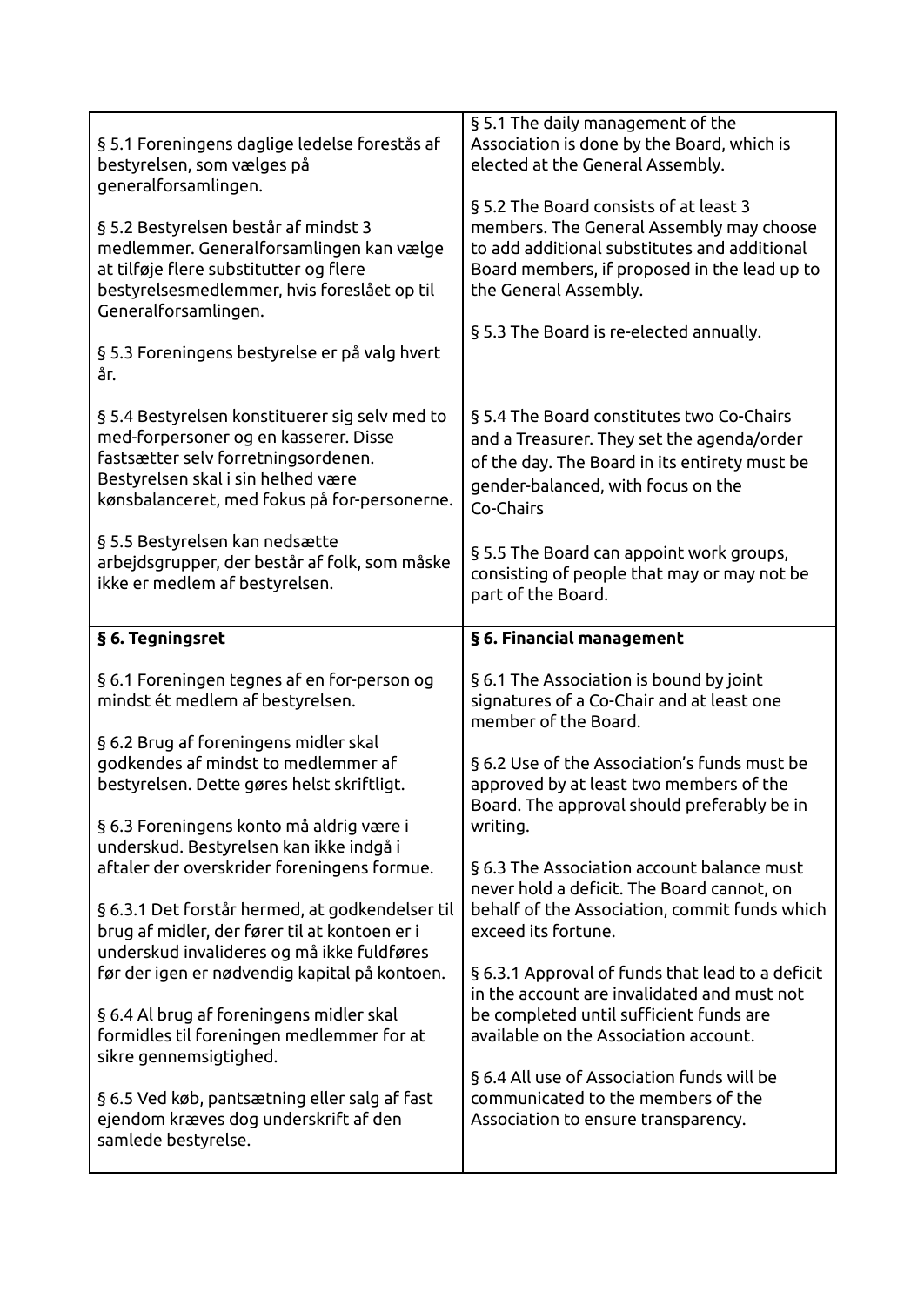|                                                                                                                                                                                                             | § 6.5 The full Board must sign in case of<br>buying, pawning or selling real estate.                                                                                                      |
|-------------------------------------------------------------------------------------------------------------------------------------------------------------------------------------------------------------|-------------------------------------------------------------------------------------------------------------------------------------------------------------------------------------------|
| §7. Kontingent                                                                                                                                                                                              | §7. Membership fees                                                                                                                                                                       |
| §7.1 Kontingent for ordinære medlemmer og<br>student medlemmer fastsættes og<br>godkendes af generalforsamlingen.                                                                                           | §7.1 Membership fees for regular members<br>and student members must be fixed and<br>approved by the General Assembly.                                                                    |
| § 7.2 Volt Danmark kan tilbyde nedsatte<br>medlemskontingenter til nye medlemmer<br>under ekstraordinære omstændigheder og<br>efter godkendelse af bestyrelsen.                                             | §7.2 Volt Danmark may offer discounted<br>membership fees to new members under<br>exceptional circumstances and upon approval<br>by the Board                                             |
| § 8. Vedtægtsændringer                                                                                                                                                                                      | §8. Changes to the Association statutes                                                                                                                                                   |
| § 8.1 Vedtægtsændringer kræver et flertal på<br>2/3 af generalforsamlingens fremmødte<br>medlemmer.                                                                                                         | § 8.1 Changes to the statutes require a<br>majority of 2/3 of the members present at a<br>General Assembly.                                                                               |
| § 8.2 Vedtægtsændringer kan vedtages på<br>ekstraordinære generalforsamlinger, der er<br>indkaldt af en enig bestyrelse.                                                                                    | § 8.2 Changes to the statutes may be<br>approved at Extraordinary General<br>Assemblies which have been called by a<br>unanimous Board.                                                   |
| § 9. Ekstraordinær generalforsamling                                                                                                                                                                        | §9 Extraordinary General Assembly                                                                                                                                                         |
| § 9.1 En Ekstraordinær Generalforsamling kan<br>indkaldes af et flertal af bestyrelsen eller 1/3<br>af medlemmerne.                                                                                         | § 9.1 An Extraordinary General Assembly may<br>be called by a majority of the Board or 1/3 of<br>the members.                                                                             |
| § 9.2 Indkaldelse med dagsorden skal ske med<br>mindst to ugers varsel og senest fire uger<br>efter, at der er indgået ønske om det.                                                                        | § 9.2 An Extraordinary General Assembly with<br>a full agenda must be called with at least 2<br>weeks notice and no later than 4 weeks after<br>the request has been made.                |
| § 10. Regnskab og økonomi                                                                                                                                                                                   | § 10 Budget and finances                                                                                                                                                                  |
| § 10.1 Regnskabsåret følger kalenderåret.                                                                                                                                                                   | § 10.1 The financial year follows the calendar<br>year.                                                                                                                                   |
| § 10.2 Det reviderede regnskab med<br>kommende års budget skal være fremsendt til<br>medlemmerne senest 14 dage før den<br>ordinære generalforsamling                                                       | §10.2 The financial accounting with next<br>year's budget must be sent to all members no<br>later than 14 days before the ordinary<br>General Assembly.                                   |
| § 10.3 Revision finder sted én gang årligt efter<br>regnskabsårets afslutning. Uanmeldt<br>kasseeftersyn kan finde sted. Såfremt<br>kassebeholdningen er under 20.000 vil<br>generalforsamlingen ikke kræve | §10.3 Auditing will take place once annually<br>after the conclusion of the financial year.<br>Random accounting checks may occur. If the<br>treasury is less than 20.000 DKK the General |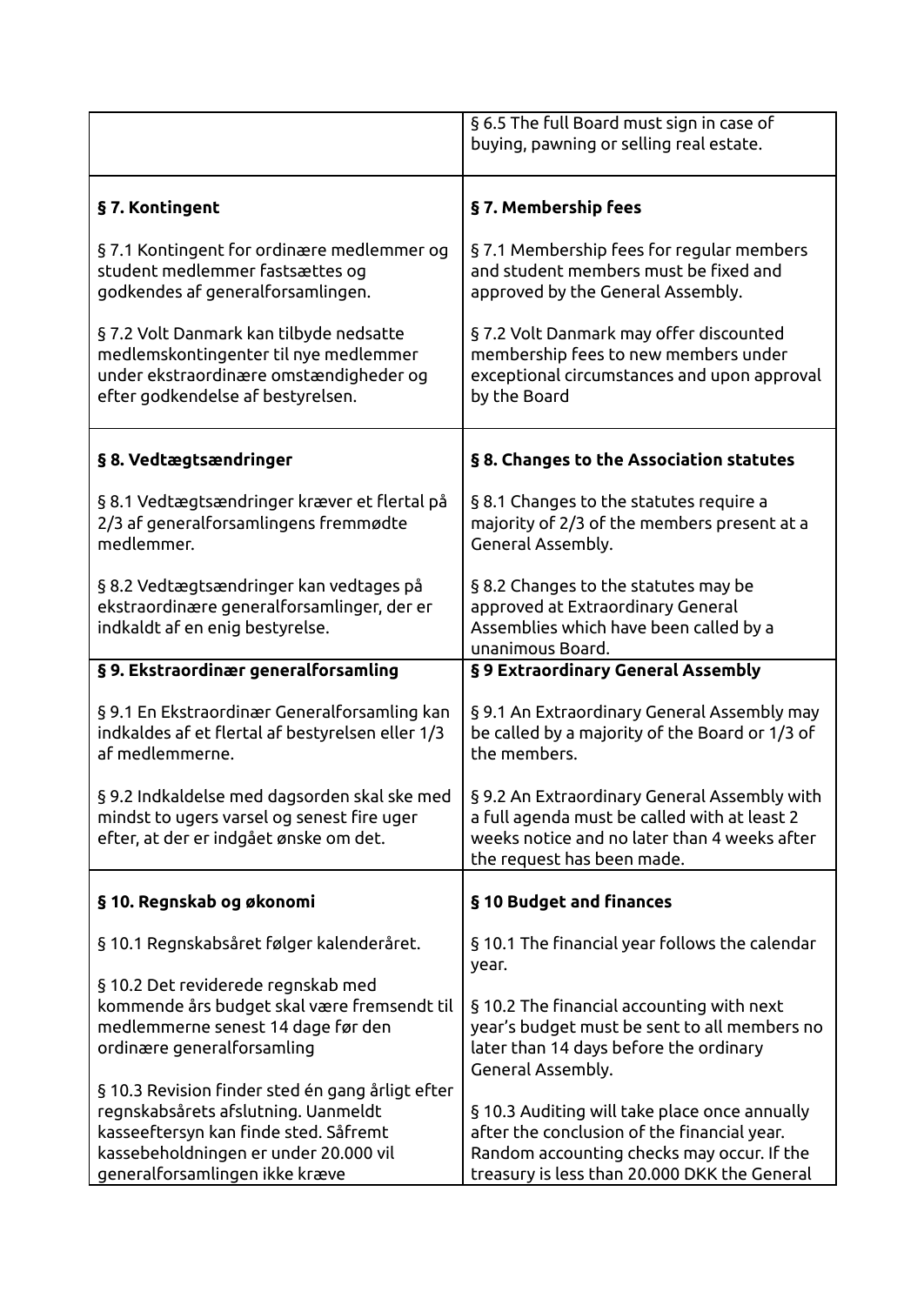| revisoreftersyn. Regnskab fremlægges og         | Assembly will not require a review by an                                                |
|-------------------------------------------------|-----------------------------------------------------------------------------------------|
| gennemgås til generalforsamlinger.              | accountant. Budgets and accounts must be                                                |
|                                                 | presented and reviewed at General Assembly.                                             |
| § 10.4                                          |                                                                                         |
| Fjernet ref. § 6.3                              | § 10.4                                                                                  |
|                                                 | Removed ref. § 6.3                                                                      |
|                                                 |                                                                                         |
| § 10.5 I henhold til §6.3, såfremt kontoen er i | § 10.5 As per §6.3, if the account is left in                                           |
| manko så er Kasseren bemyndiget til at skaffe   | deficit, the Treasurer is authorised to obtain                                          |
| midler til at genoprette underskuddet fra den   | funds to restore the deficit from the person                                            |
| person, der overførte midlerne, hvis kontoen    | who transferred the funds. If funds are not                                             |
| efterlades i underskud. Hvis midlerne ikke      | restored, legal action may be taken.                                                    |
| genoprettes, kan retslige skridt blive truffet. |                                                                                         |
|                                                 | § 10.6 The Association accepts donations in a                                           |
| § 10.6 Foreningen accepterer donationer på      | transparent fashion and in accordance with                                              |
| gennemsigtig vis og i overensstemmelse med      | relevant Danish legislation.                                                            |
| relevant dansk lovgivning.                      |                                                                                         |
|                                                 |                                                                                         |
| §11 Kommunikation og inklusion                  | §11 Communication and inclusion                                                         |
|                                                 |                                                                                         |
| §11.1 Officiel kommunikation sker elektronisk   | §11.1 Official communication will take place                                            |
| og information vil blive delt digitalt.         | digitally and information will be shared                                                |
|                                                 | digitally.                                                                              |
| §11.2 Intern kommunikation vil finde sted via   |                                                                                         |
| Volt Europas digitale kommunikationsformer.     | §11.2 Internal communication will use Volt                                              |
|                                                 | Europa digital means of communication.                                                  |
| §11.3 Volt Danmark vil sigte efter at inkludere |                                                                                         |
| alle, som måtte ønske at være en del af Volt    | §11.3 Volt Danmark will seek to include all,                                            |
| Danmark og vil i de tilfælde, hvor digital      | who wish to be part of the Volt Danmark and                                             |
| kommunikation ikke er mulig (eksempelvis i      | in those cases where digital communication                                              |
| tilfælde af handikap) søge alternative          | may not be possible (in case of handicaps) the                                          |
| metoder til at sikre inklusion.                 | Association will seek alternative methods of                                            |
|                                                 | communication to ensure inclusivity.                                                    |
|                                                 |                                                                                         |
| §12. Opløsning                                  | § 12. Dissolution                                                                       |
|                                                 |                                                                                         |
| §12.1 Opløsning af foreningen kræver et         | §12.1 Dissolution of the Association requires                                           |
| flertal på 2/3 af generalforsamlingens eller    | a majority of 2/3 of members present at the                                             |
| den ekstraordinære generalforsamlings           | <b>General Assembly or the Extraordinary</b>                                            |
| fremmødte medlemmer. Opløsningen skal           | General Assembly. The dissolution must                                                  |
| herefter godkendes på en efterfølgende          | subsequently be approved on a follow-on                                                 |
| ekstraordinær generalforsamling.                | Extraordinary General Assembly.                                                         |
|                                                 |                                                                                         |
| §12.2 Ved opløsning af foreningen skal          | §12.2 When dissolving the Association all                                               |
| foreningens midler overdrages til Volt          | funds must be turned over to the account of                                             |
| Europas konto.                                  | Volt Europa.                                                                            |
|                                                 |                                                                                         |
| § 13 Samarbejde med Volt Europa                 | § 13 Cooperation with Volt Europa                                                       |
|                                                 |                                                                                         |
| § 13.1 Foreningen Volt Danmark er medlem        |                                                                                         |
| af Volt Europa AISBL og anerkender              | § 13.1 The Volt Danmark Association is a<br>member association of Volt Europa AISBL and |